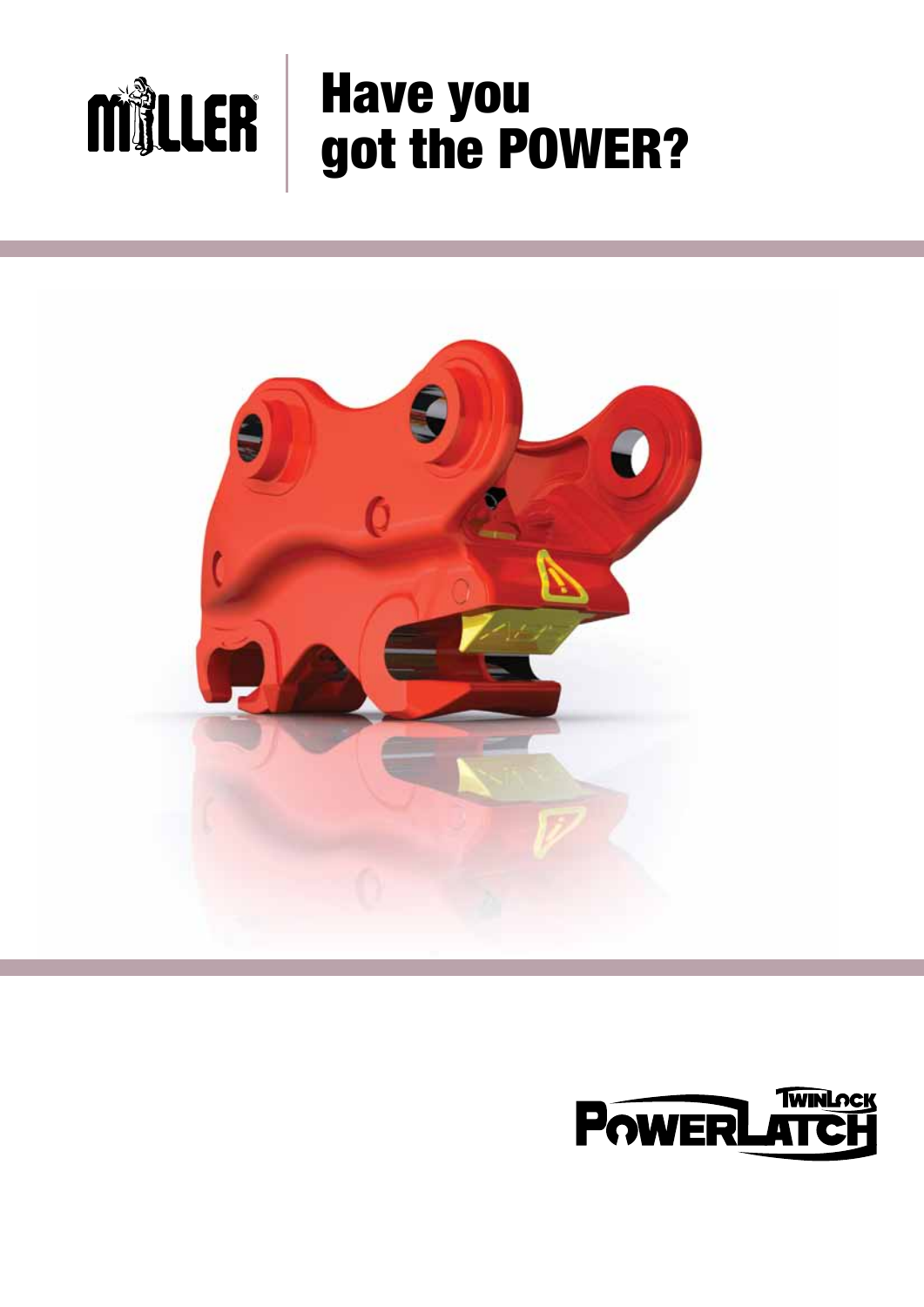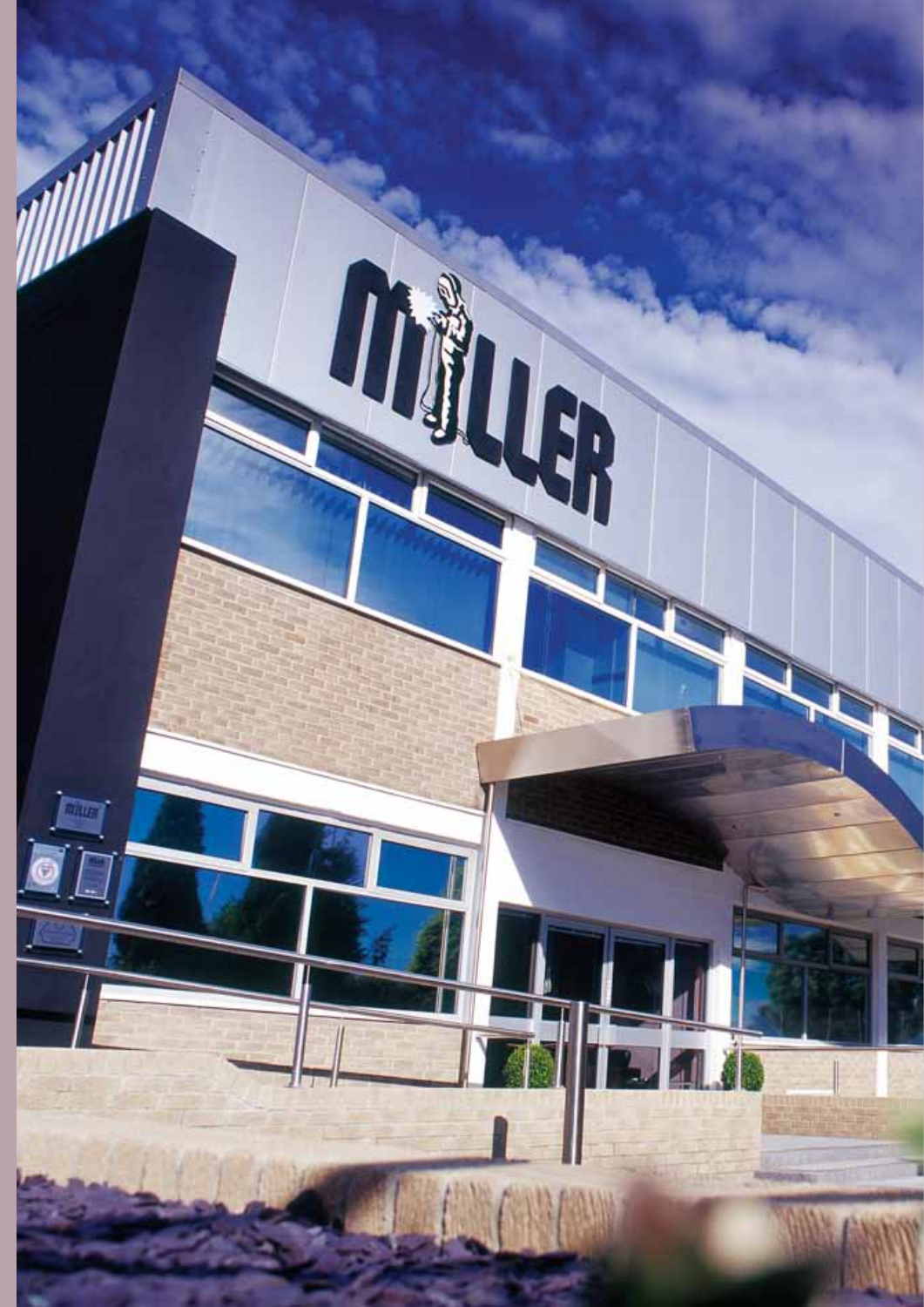





# The Miller PowerLatch

The name Miller is renowned around the world of construction equipment for quality and reliability, providing cost effective solutions that enhance machine efficiency.

It is our customers ever changing working environments that provide us with the challenge to keep reinventing our product range to provide the very latest in design technology for hydraulic excavator couplers.

**Miller introduced the first pin grabber quick coupler over 25 years ago and our latest design, the PowerLatch is another world first – you can ALWAYS trust Miller.**  Miller designed couplers have always been the OEMs choice and the reason is simple… we offer SAFE, QUALITY, RELIABLE products that LAST. Our 'Fit & Forget' solution provides customers with changeover technology that is unmatched in terms of product longevity.

The PowerLatch is no exception… as the name suggests it provides the POWER to carry out a range of tasks in the same day with the same machine. Customers also benefit from many additional features, exclusive to this NEW design.

### What's in a Name?

rate of doing work; the energy for work' (Collins English Dictionary) '**power:** (noun) to control; the ability to do something; the strength to move things; the

- Power to control attachment changeover from the comfort and safety of the cab.
- Power to do something more efficiently.
- Power and the strength to move things.
- Power and energy to get more done.

With over 25 years design and field experience in quick coupler technology...



the best just got better

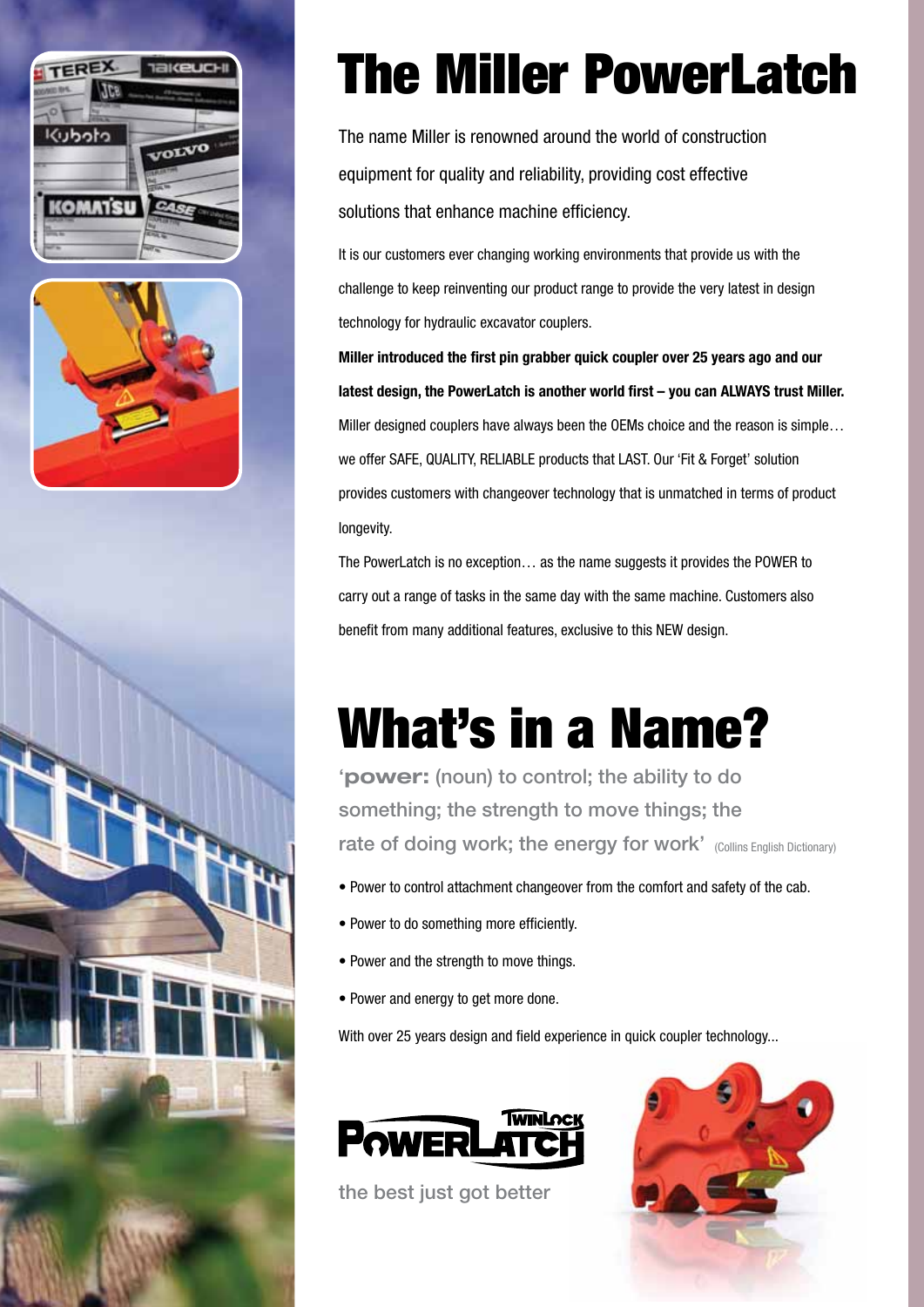# Why did we design the PowerLatch?

#### BECAUSE YOU ASKED US TO.

Our extensive development, testing and field evaluation process ensures we leave no stone unturned in our quest for quick coupler safety.

This process includes product fatigue destruction tests, designed in-house by Miller to provide factual data on coupler strength and longevity. In addition we invite YOU, our customers, to participate in supervised pre-production field trials, taking on board your feedback and suggestions throughout the process. Furthermore we ALWAYS engage the services of professional and legal independent bodies who specialise in the latest global coupler legislation. Rigorous tests are carried out to ensure the

latest Miller designs meet all required criteria, which enables us to provide you with a product that keeps you and your machine operators safe.

Before embarking on our innovative PowerLatch quick coupler range, we carried out extensive market research and asked you, our customers,

"**How can we make the current quick coupler designs available more effective?"**

## You asked us to…

#### Make couplers even safer

- A genuine 'twin locking' coupler.
- In the event of hydraulic failure or accidentally operating the switch, the PowerLatch will automatically lock on both front and rear pins, mechanically and independently of the hydraulic circuit.
- Attachments can only be removed in a safe, curled position.

# **FRONT & REAR ABS**



• The cast PowerLatch is up to 20% lighter than comparable brands, as shown in recent tests carried out on 20T models.



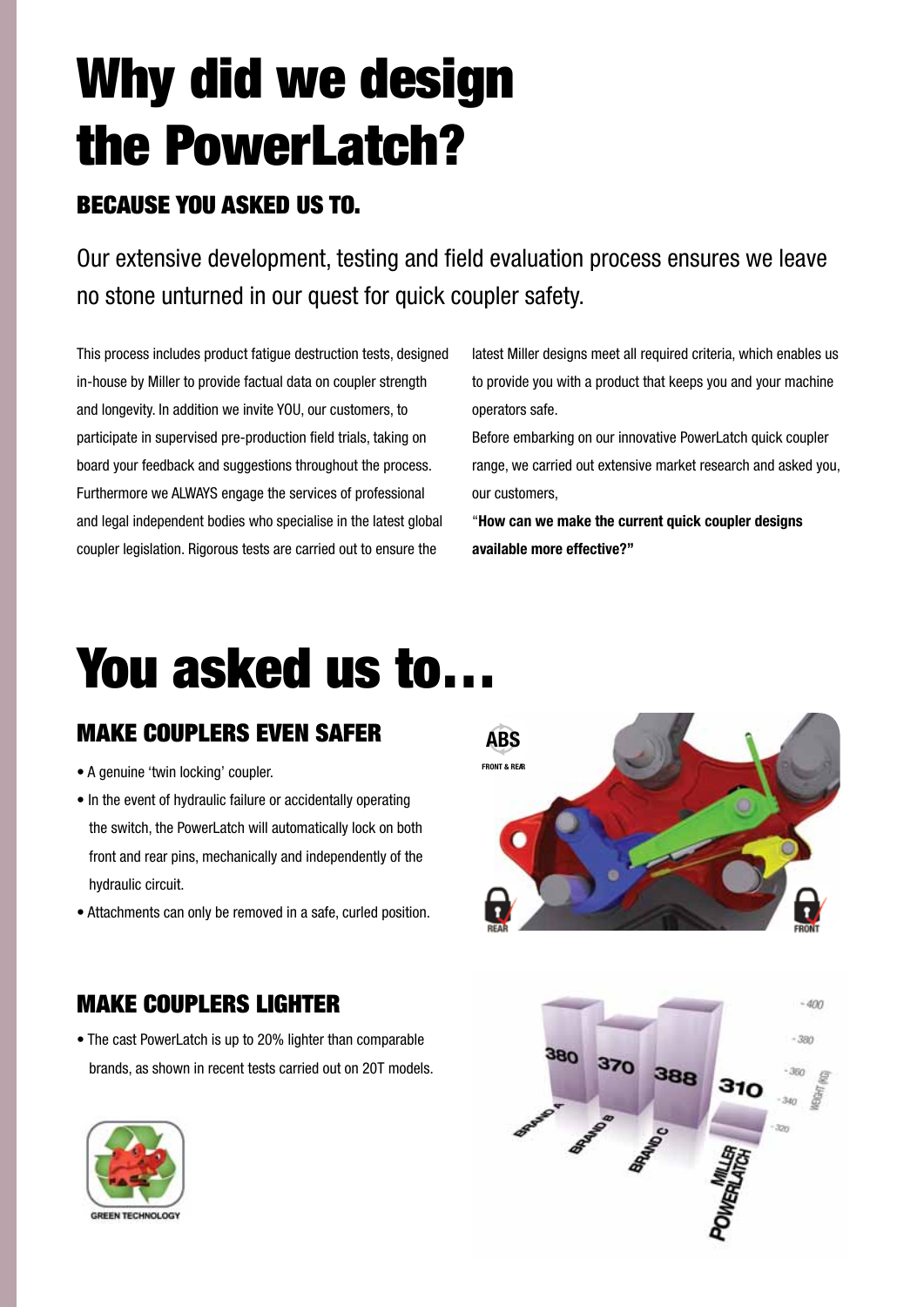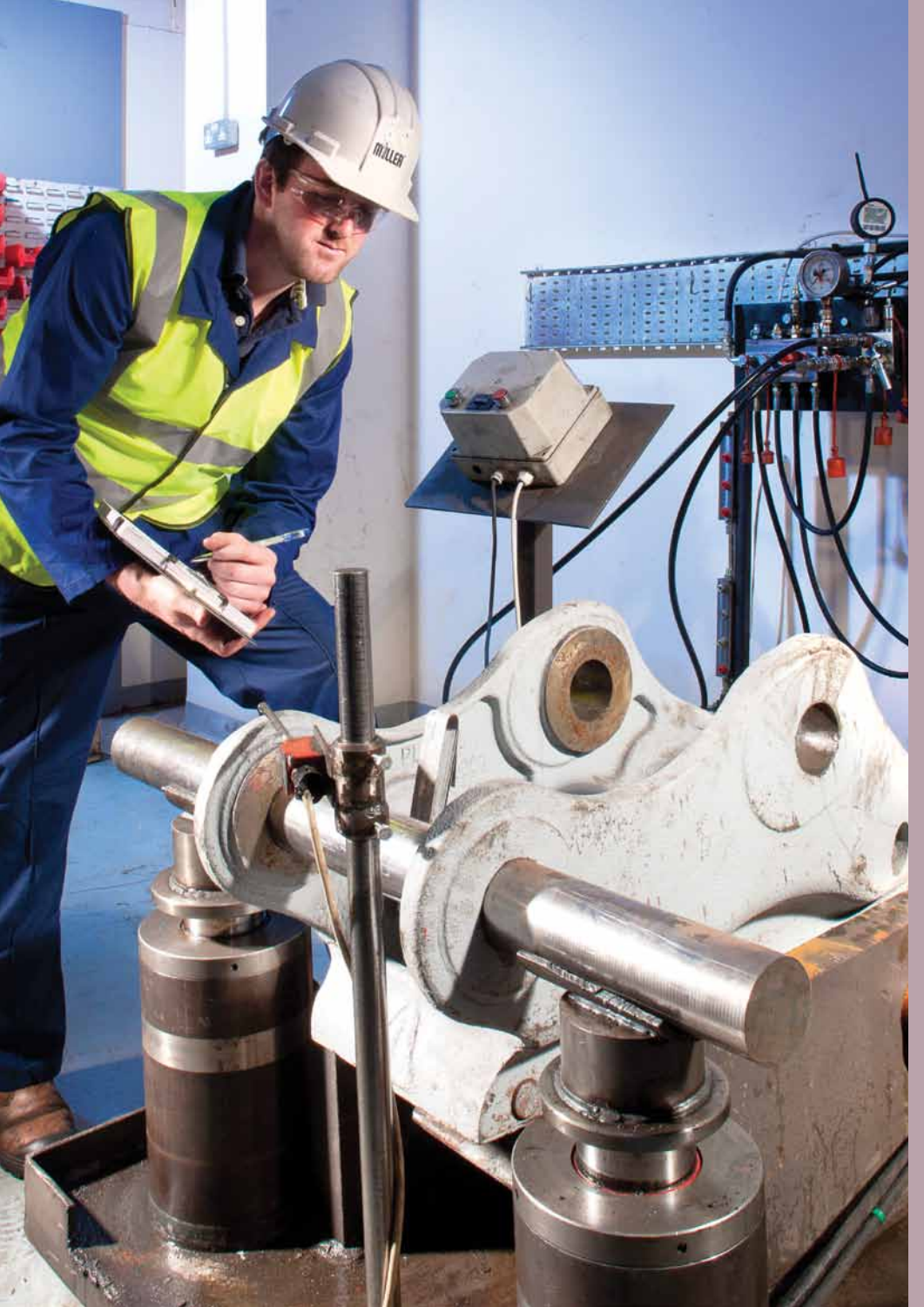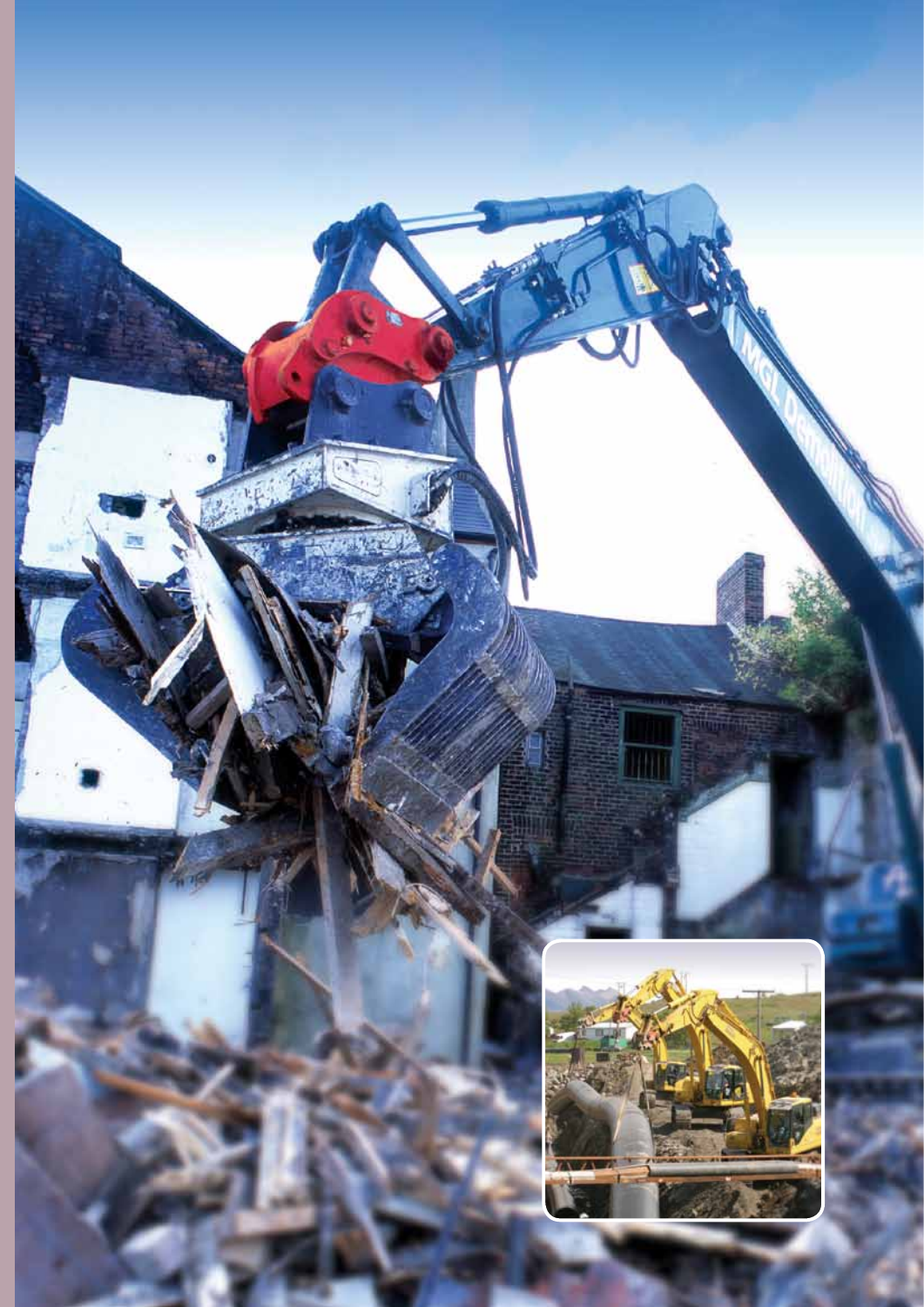### Miller make couplers even stronger

#### MAKE COUPLERS EVEN STRONGER

• The PowerLatch is up to 20% stronger than comparable models.



#### MAKE COUPLERS MORE COMPACT

• The re-engineered PowerLatch design is more compact than previous Miller couplers.



#### PUT THE LIFTING EYE IN THE CENTRE

• The PowerLatch has a lifting eye cast into the centre of the rear of the coupler, which retains the strength.



#### MAKE COUPLERS EASIER TO INSTALL

• The ports that connect the hydraulic hoses to the coupler in the PowerLatch design have been moved to the top of the cylinder, making installation and replacement of the hoses even easier.

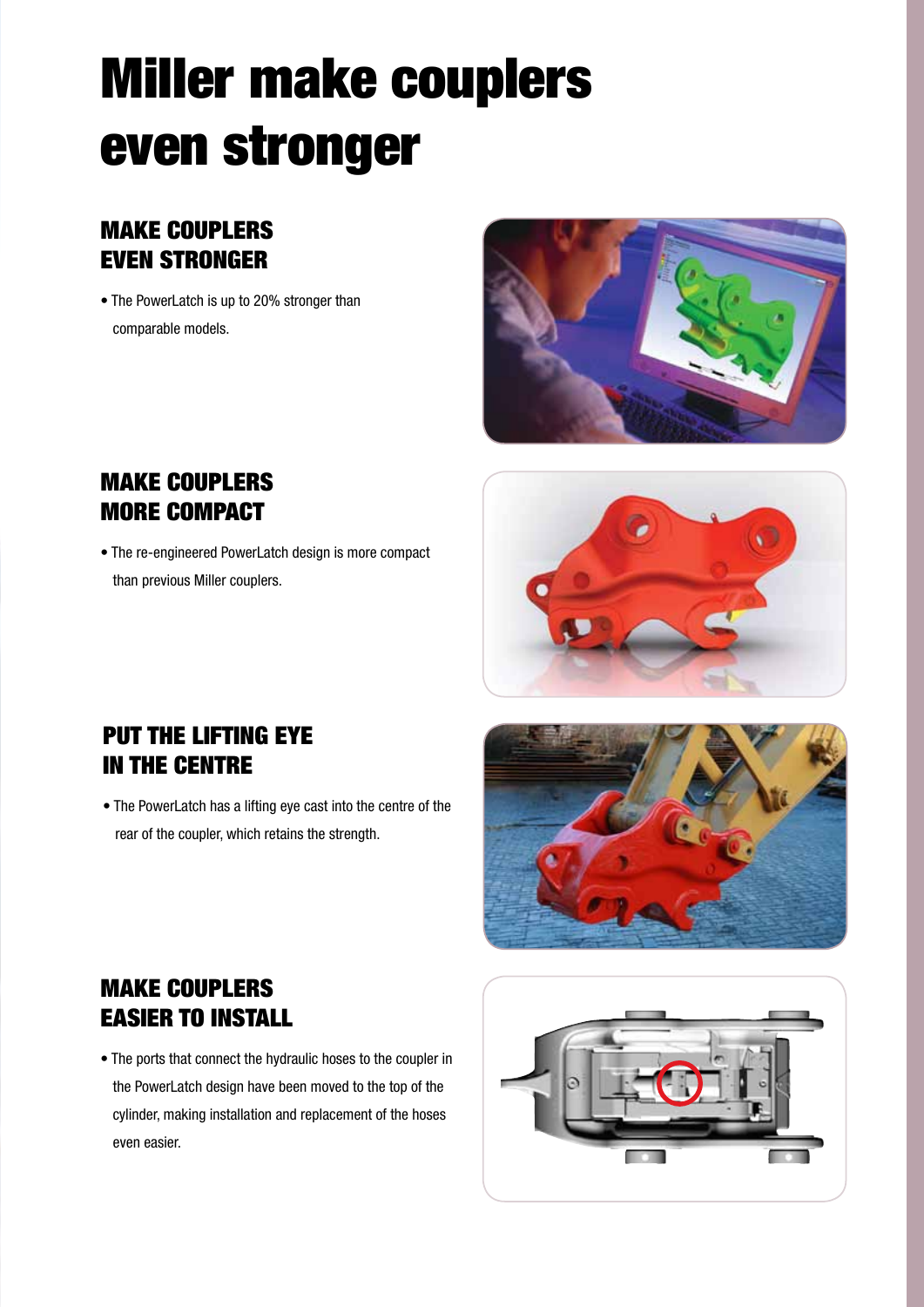### Miller make couplers even easier

#### MAKE COUPLERS EASIER TO SERVICE

• The PowerLatch design incorporates wear indicators which provide all users with a guide for service and repair, in addition to the information set out in the manufacturers operating instructions and/or installation procedures.

#### MAKE COUPLERS VISUAL

• The PowerLatch can be supplied with CASS (Coupler Alert Safety System) which provides a visual warning light and a loud audible alert message signalling to the operator and more importantly, all surrounding site workers that the coupler is detached.





### You can always TRUST Miller

#### ENSURE COUPLERS COMPLY WITH LATEST LEGISLATION AND CONTRACTOR SITE POLICIES

- The PowerLatch fully complies with EN474 and Machinery Directive 2006/42/EC.
- It contains a patented Automatic Blocking System (ABS) which mechanically prevents the accidental release of bucket or attachment.
- Its mechanical backup safety system is automatically activated and locks both front and rear pins.
- It does not allow bucket or attachments to swing on the front pin only.
- Its ABS visual indicator confirms to the operator the front pin is secured.
- You can only release the bucket or attachment in an intended or controlled process.

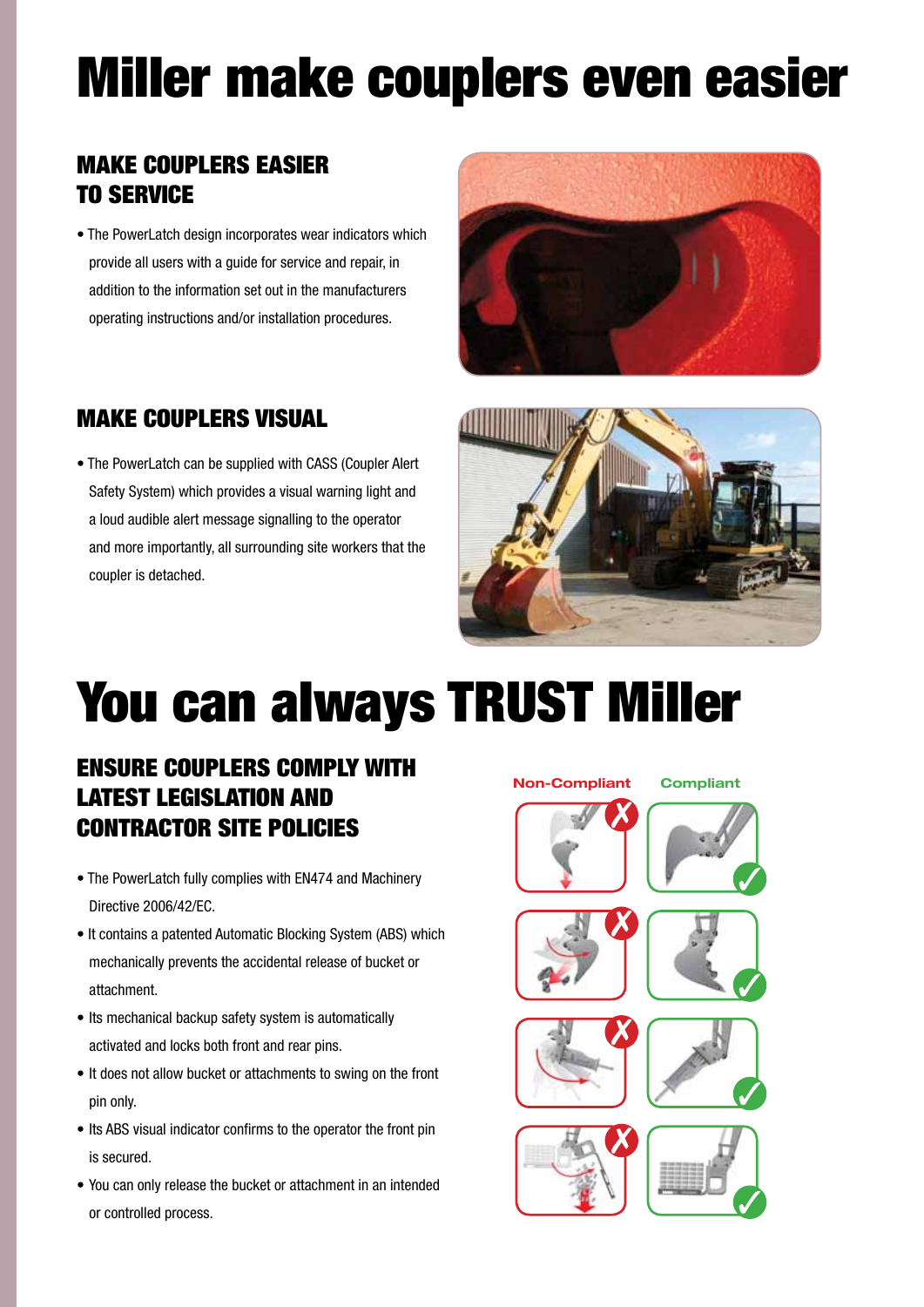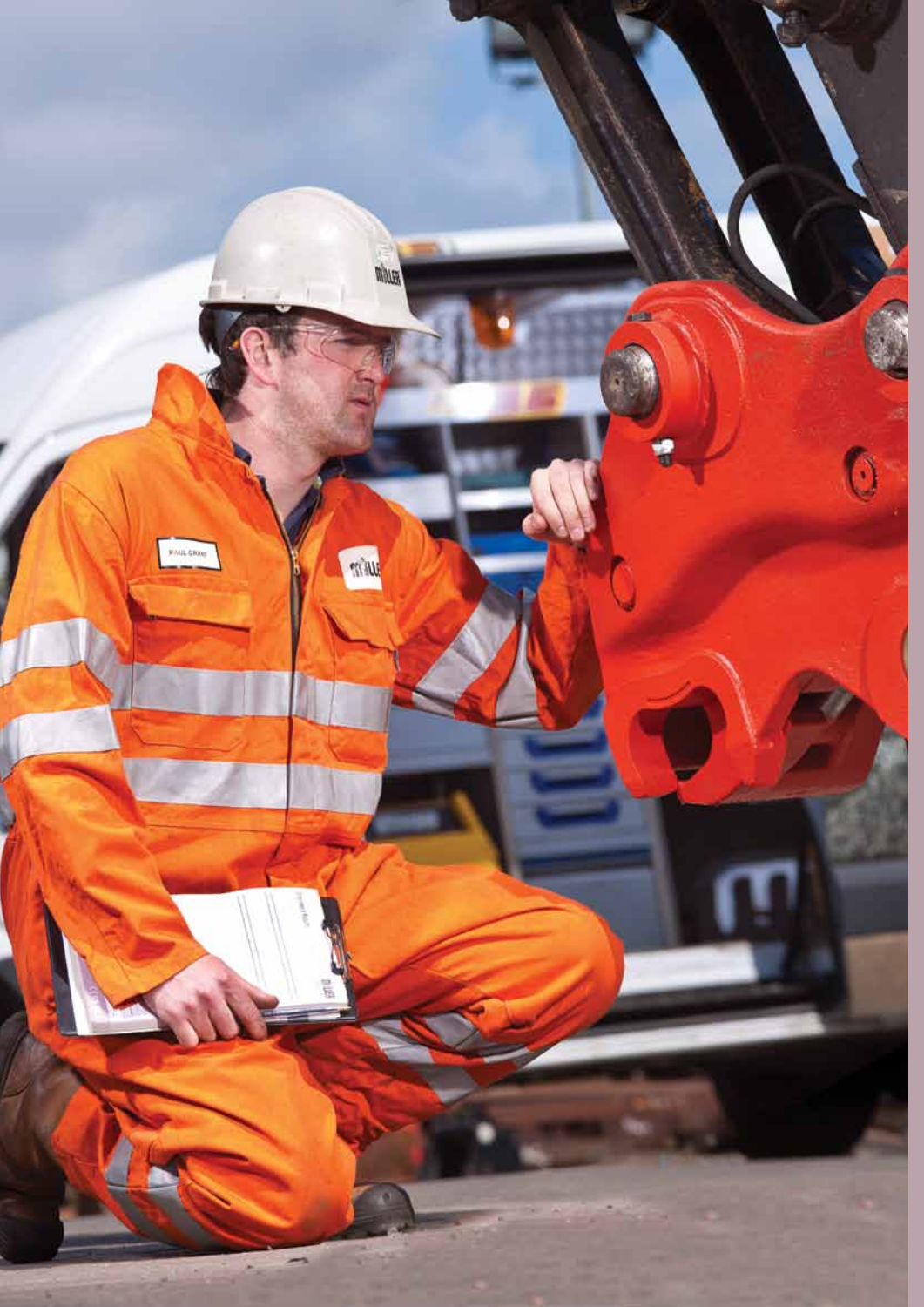# Why Trust Miller?

#### Don't gamble with onsite safety, you can always trust Miller.

With hundreds of thousands of Miller couplers sold worldwide, you can always trust Miller to deliver a coupler that lasts, hour after hour, week after week, year after year, but don't just take our word for it…

- **f**  $\blacktriangle$  We have had one coupler for well over a decade and it has clocked up more than 28,000 hours. We've tried different coupler brands which appeared less expensive but quite simply, in value for money terms, no quick coupler is a match for Miller. Michael Rinizki, Mekorat Water Company **"**
- **"**I've been using Miller quick couplers now for 4 years and always found them extremely reliable. The PowerLatch coupler is easy to use, with a straightforward maintenance routine and the additional peace of mind that you get from the secondary mechanical safety system, which is very reassuring. Jimmy Pickering, Machine operator, MGL Demolition **"**

**f f** The PowerLatch Twin Locking system is the best to come from Miller so far. It's made from cast steel so is stronger and more reliable, as well as being lighter then all the competitors, we're all extremely happy with it. Mark Collinson, Machine operator, Colton Plant Hire **"**





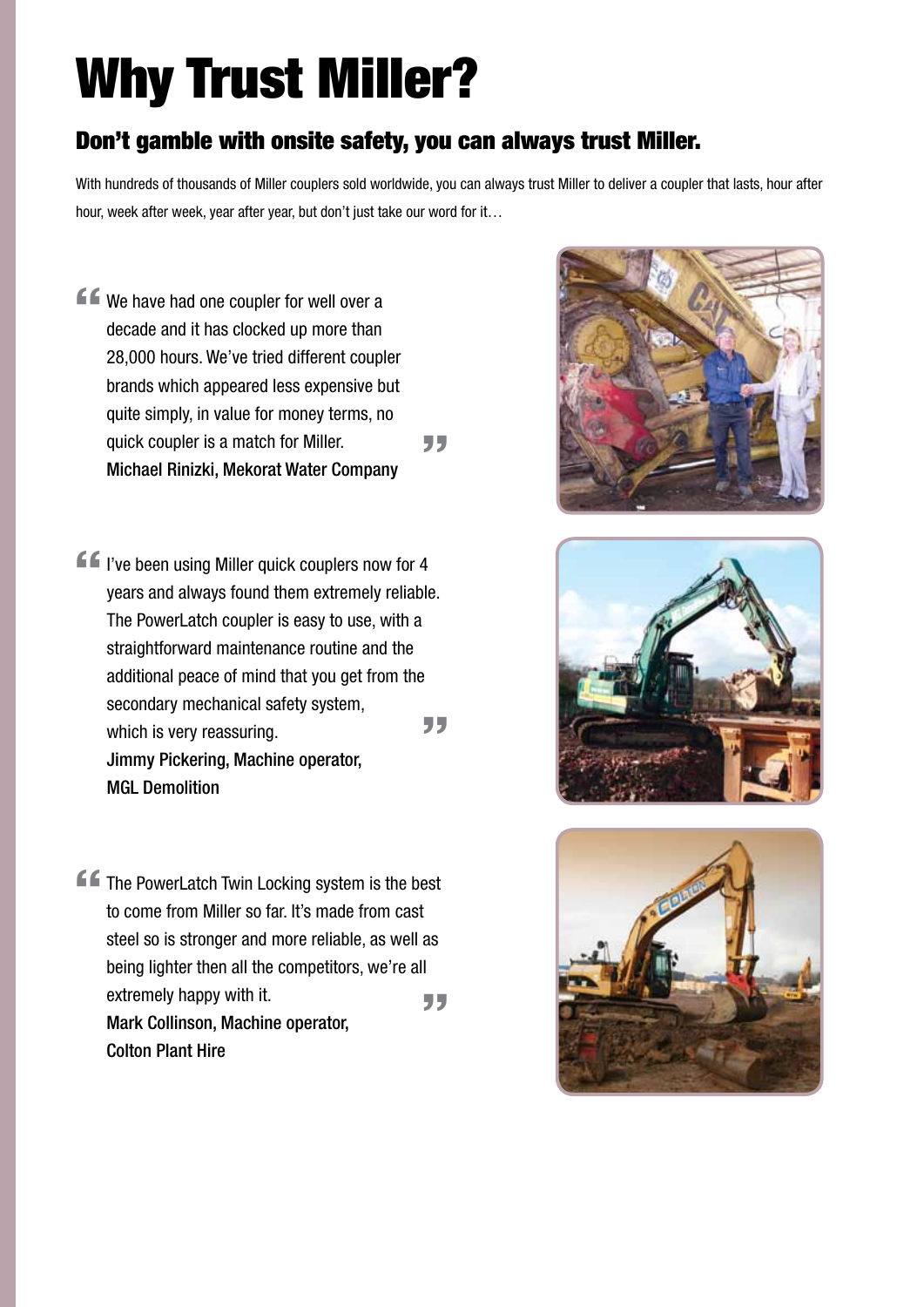• In summary, the PowerLatch has evolved from a proven design manufactured by the world's leading authority on pin grabber quick coupler technology to the safest coupler currently available. No matter what your working application, TRUST the Miller PowerLatch to deliver the latest unrivalled features.









New re-engineered shape results in a lighter coupler that makes working with the PowerLatch a more fuel efficient option.



Made from high tensile cast steel, ensuring OPTIMUM quality and product longevity time after time.



Benefit from the revolutionary CASS (Coupler Alert Safety System) that offers both audio and visual early warning system for added security and peace of mind.



Mechanical back-up system secures both front and rear attachment pins, independent of the hydraulic system.



It has never been easier to maintain (weld repairable) and service a coupler, the PowerLatch has it all.



Meets all relevant legislation, including EN474 Machinery Directive and contractor site policies.



















**AUTOMATIC** 

**ATTACHMENTS** 

**LIFTING EYE** 

**FULLY COMPLIES** 

FRONT & REAR GREEN TECHNOLOGY